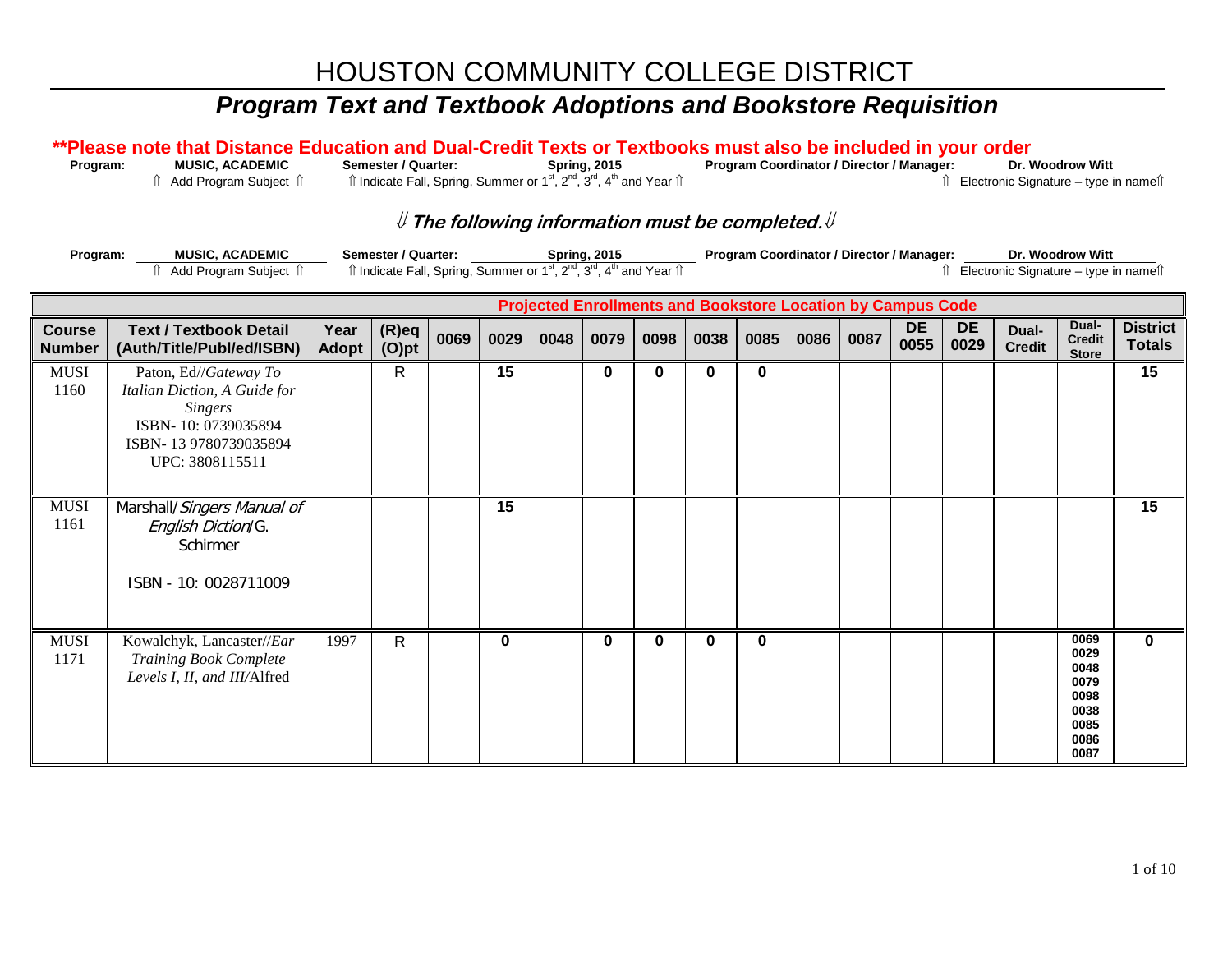# *Program Text and Textbook Adoptions and Bookstore Requisition*

#### \*\*Please note that Distance Education and Dual-Credit Texts or Textbooks must also be included in your order

|                              | <b>MUSIC, ACADEMIC</b><br>Semester / Quarter:<br>Program:<br>î Indicate Fall, Spring, Summer or 1 <sup>st</sup> , 2 <sup>nd</sup> , 3 <sup>rd</sup> , 4 <sup>th</sup> and Year î<br><b>↑ Add Program Subject ↑</b> |      |    |  |    | <b>Spring, 2015</b> |    |          |    |    |  | Program Coordinator / Director / Manager: | Dr. Woodrow Witt                      |                                                                      |     |
|------------------------------|--------------------------------------------------------------------------------------------------------------------------------------------------------------------------------------------------------------------|------|----|--|----|---------------------|----|----------|----|----|--|-------------------------------------------|---------------------------------------|----------------------------------------------------------------------|-----|
|                              |                                                                                                                                                                                                                    |      |    |  |    |                     |    |          |    |    |  |                                           | Electronic Signature – type in name f |                                                                      |     |
| <b>MUSI</b><br>1181/<br>1182 | Heerema//Progressive Class<br>Piano//Alfred<br>ISBN 0882842978                                                                                                                                                     | 1990 | R. |  | 80 |                     | 64 | 60       | 24 | 12 |  |                                           |                                       | 0069<br>0029<br>0048<br>0079<br>0098<br>0038<br>0085<br>0086<br>0087 | 256 |
| <b>MUSI</b><br>1183/<br>1184 | Paton/Christy//Foundations<br>in Singing//Wm. C. Brown<br>8 <sup>th</sup> Edition//ISBN<br>0072989793                                                                                                              | 2002 | R  |  | 50 |                     |    | $\bf{0}$ |    | 15 |  |                                           |                                       | 0069<br>0029<br>0048<br>0079<br>0098<br>0038<br>0085<br>0086<br>0087 | 65  |

|                                |                                                                                         |               |                      |      |      |      |      |      |      | Projected Enrollments and Bookstore Location by Campus Code |      |      |                   |                   |                        |                                                                      |                                  |  |
|--------------------------------|-----------------------------------------------------------------------------------------|---------------|----------------------|------|------|------|------|------|------|-------------------------------------------------------------|------|------|-------------------|-------------------|------------------------|----------------------------------------------------------------------|----------------------------------|--|
| <b>Course</b><br><b>Number</b> | <b>Text / Textbook Detail</b><br>(Auth/Title/Publ/ed/ISBN)                              | Year<br>Adopt | $(R)$ eq<br>$(O)$ pt | 0069 | 0029 | 0048 | 0079 | 0098 | 0038 | 0085                                                        | 0086 | 0087 | <b>DE</b><br>0055 | <b>DE</b><br>0029 | Dual-<br><b>Credit</b> | Dual-<br><b>Credit</b><br><b>Store</b>                               | <b>District</b><br><b>Totals</b> |  |
| <b>MUSI</b><br>1192            | Schmid// <i>Class Guitar</i> $-$<br><i>Volume I</i> //Hal Leonard<br>ISBN 9780920800119 | 1994          | R                    |      | 45   |      |      | O    |      | 18                                                          |      |      |                   |                   |                        | 0069<br>0029<br>0048<br>0079<br>0098<br>0038<br>0085<br>0086<br>0087 | 63                               |  |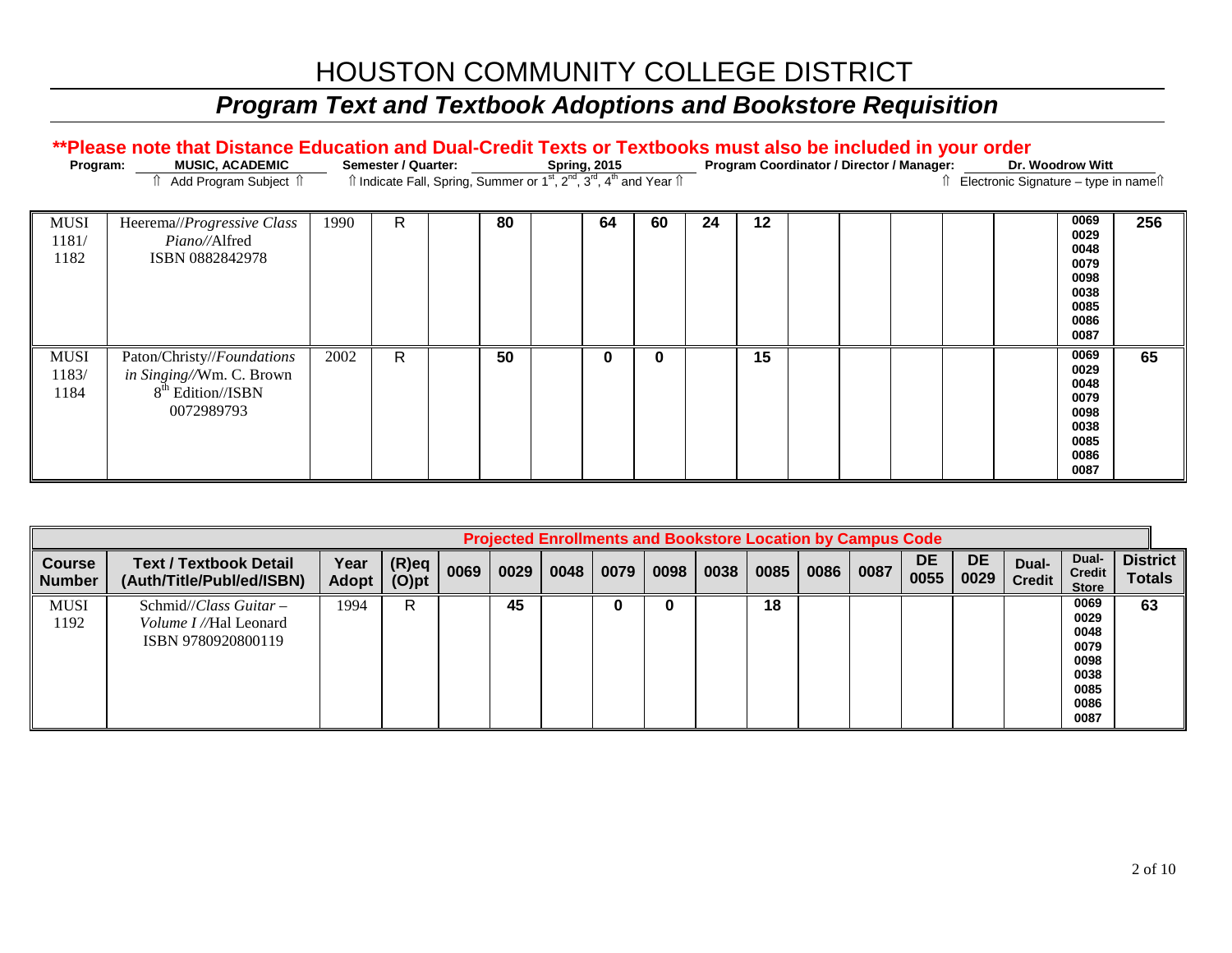| Program:                                                                                 | **Please note that Distance Education and Dual-Credit Texts or Textbooks must also be included in your order<br>MUSIC, ACADEMIC<br>⇑<br>Add Program Subject 1 |               | Semester / Quarter:<br>Îl Indicate Fall, Spring, Summer or 1 <sup>st</sup> , 2 <sup>nd</sup> , 3 <sup>rd</sup> , 4 <sup>th</sup> and Year Îl |      |          | <b>Spring, 2015</b> |      |      |      |      |      | Program Coordinator / Director / Manager: |                   |                   | Dr. Woodrow Witt<br>↑ Electronic Signature - type in name |                                                                      |                                  |
|------------------------------------------------------------------------------------------|---------------------------------------------------------------------------------------------------------------------------------------------------------------|---------------|----------------------------------------------------------------------------------------------------------------------------------------------|------|----------|---------------------|------|------|------|------|------|-------------------------------------------|-------------------|-------------------|-----------------------------------------------------------|----------------------------------------------------------------------|----------------------------------|
| <b>MUSI</b><br>1211<br><b>MUSI</b><br>1212<br><b>MUSI</b><br>2211<br><b>MUSI</b><br>2212 | Kostka/Payne/Tonal Harmony:<br>With An Introduction To<br>Twentieth-Century Music, 5 <sup>th</sup><br>Edition/Mcgraw-Hill<br>ISBN: 0072852607                 | 2012          | R                                                                                                                                            |      | 25       |                     | 45   | 25   |      | 8    |      |                                           |                   |                   |                                                           |                                                                      | 123                              |
| <b>MUSI</b><br>1216<br><b>MUSI</b><br>1217                                               | Benward//Ear Training: 7th<br>Edition//McGraw-Hill Higher<br>Education<br>ISBN 0073015954<br>(with CD)                                                        | 2005          | R.                                                                                                                                           |      | $\bf{0}$ |                     | 40   | 25   |      | 8    |      |                                           |                   |                   |                                                           | 0069<br>0029<br>0048<br>0079<br>0098<br>0038<br>0085<br>0086<br>0087 | 73                               |
| Course<br><b>Number</b>                                                                  | <b>Text / Textbook Detail</b><br>(Auth/Title/Publ/ed/ISBN)                                                                                                    | Year<br>Adopt | $(R)$ eq<br>$(O)$ pt                                                                                                                         | 0069 | 0029     | 0048                | 0079 | 0098 | 0038 | 0085 | 0086 | 0087                                      | <b>DE</b><br>0055 | <b>DE</b><br>0029 | Dual-<br><b>Credit</b>                                    | Dual-<br><b>Credit</b><br><b>Store</b>                               | <b>District</b><br><b>Totals</b> |
| <b>MUSI</b><br>1216<br><b>MUSI</b><br>1217                                               | Horvit/Koozin/Nelson//Music<br>for Ear Training, Second Ed//<br>Schirmer/Cengage Pub.<br>ISBN-10: 0534627668<br>ISBN-13: 978-0534627669<br>Edition: 2nd       | 1999          | R                                                                                                                                            |      | 25       |                     |      |      |      |      |      |                                           |                   |                   |                                                           |                                                                      | 25                               |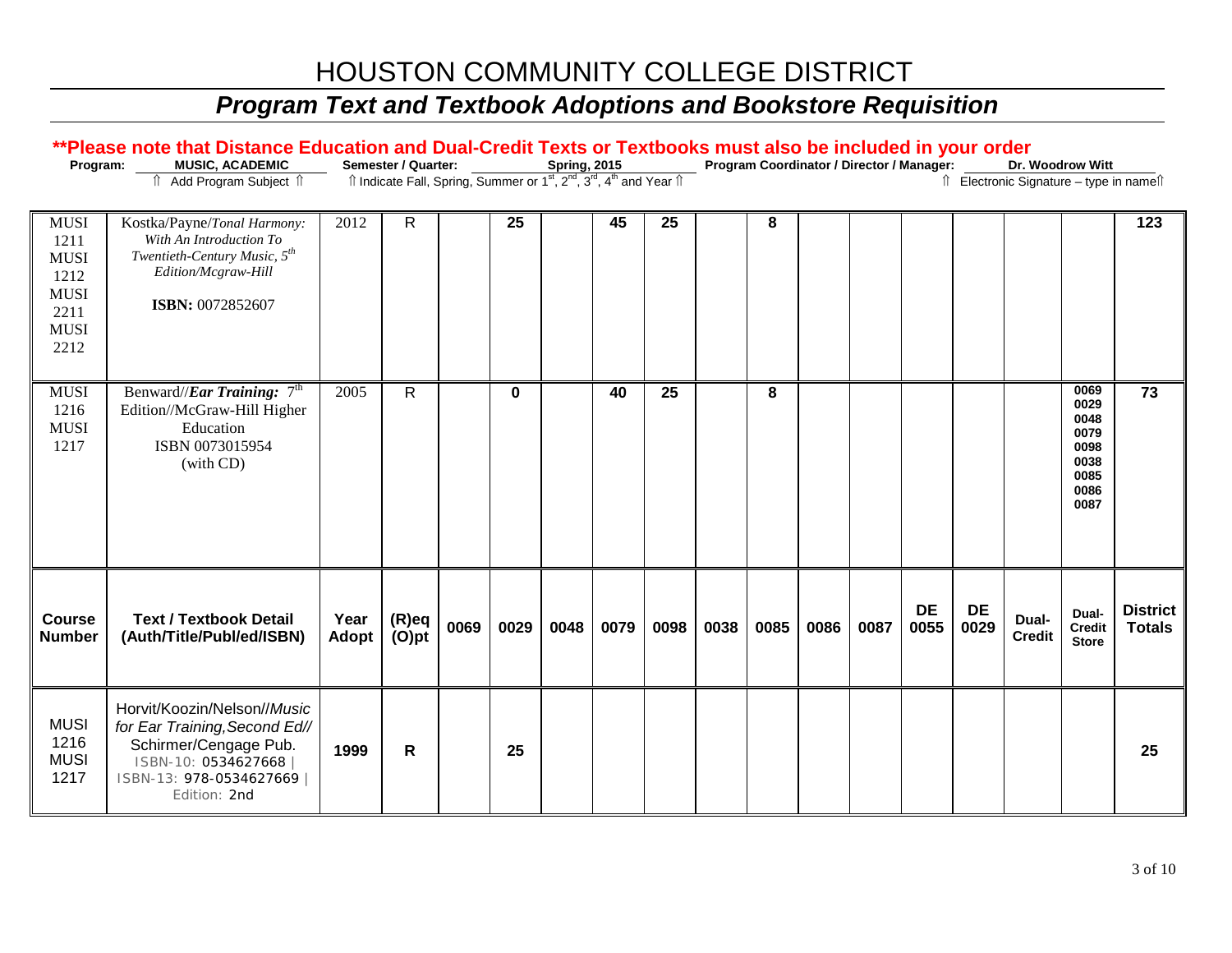#### *Program Text and Textbook Adoptions and Bookstore Requisition*

#### \*\*Please note that Distance Education and Dual-Credit Texts or Textbooks must also be included in your order

| Program:            | MUSIC, ACADEMIC<br><b>↑ Add Program Subject ↑</b>                  |      | Semester / Quarter:<br>îl Indicate Fall, Spring, Summer or 1 <sup>st</sup> , 2 <sup>nd</sup> , 3 <sup>rd</sup> , 4 <sup>th</sup> and Year îl |    |     | <b>Spring, 2015</b> |     |    |    |    | Program Coordinator / Director / Manager: | Electronic Signature - type in namest | Dr. Woodrow Witt                                                     |     |
|---------------------|--------------------------------------------------------------------|------|----------------------------------------------------------------------------------------------------------------------------------------------|----|-----|---------------------|-----|----|----|----|-------------------------------------------|---------------------------------------|----------------------------------------------------------------------|-----|
| <b>MUSI</b><br>1301 | White// <i>Music First</i> //McGraw-<br>Hill<br>ISBN 9780073137742 | 2008 | R                                                                                                                                            | 25 | 130 | 100                 | 150 | 30 | 25 | 25 |                                           |                                       | 0069<br>0029<br>0048<br>0079<br>0098<br>0038<br>0085<br>0086<br>0087 | 545 |

|                                |                                                                                             |               |                      |      |      |      | <b>Projected Enrollments and Bookstore Location by Campus Code</b> |      |      |      |             |          |                   |                   |                        |                                                                      |                                  |
|--------------------------------|---------------------------------------------------------------------------------------------|---------------|----------------------|------|------|------|--------------------------------------------------------------------|------|------|------|-------------|----------|-------------------|-------------------|------------------------|----------------------------------------------------------------------|----------------------------------|
|                                |                                                                                             |               |                      |      |      |      |                                                                    |      |      |      |             |          |                   |                   |                        |                                                                      |                                  |
| <b>Course</b><br><b>Number</b> | <b>Text / Textbook Detail</b><br>(Auth/Title/Publ/ed/ISBN)                                  | Year<br>Adopt | $(R)$ eq<br>$(O)$ pt | 0069 | 0029 | 0048 | 0079                                                               | 0098 | 0038 | 0085 | 0086        | 0087     | <b>DE</b><br>0055 | <b>DE</b><br>0029 | Dual-<br><b>Credit</b> | Dual-<br><b>Credit</b><br><b>Store</b>                               | <b>District</b><br><b>Totals</b> |
| <b>MUSI</b><br>1306            | Kamien Music: An<br><b>Appreciation Brief Edition</b><br>8th edition ISBN:<br>9781259355653 | 2014          | $\mathsf{R}$         | 20   | 30   |      | 230                                                                | 20   |      | 40   | $\mathbf 0$ | $\bf{0}$ | 30                | 15                |                        | 0069<br>0029<br>0048<br>0079<br>0098<br>0038<br>0085<br>0086<br>0087 | 255                              |
|                                |                                                                                             |               |                      |      |      |      |                                                                    |      |      |      |             |          |                   |                   |                        |                                                                      |                                  |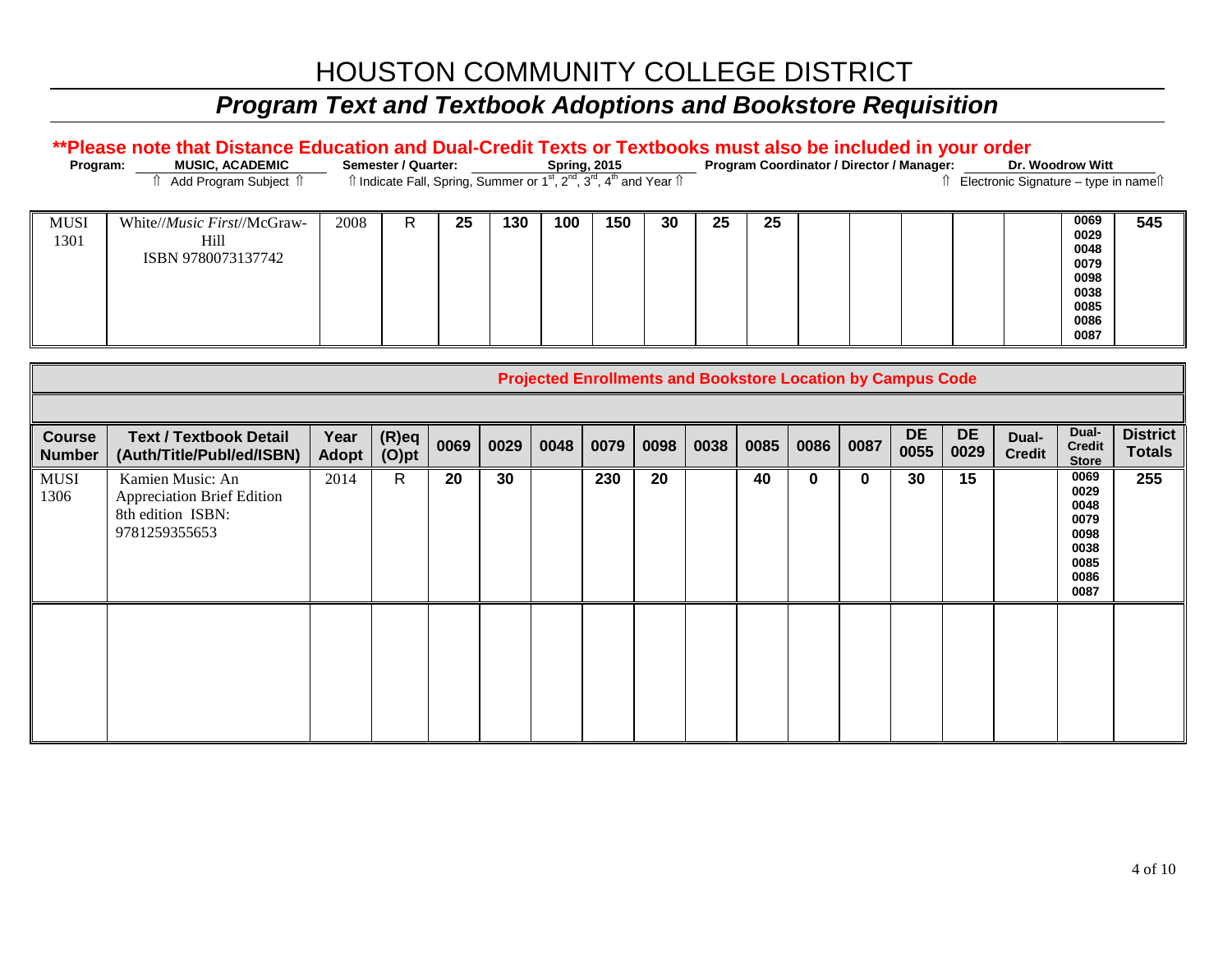#### *Program Text and Textbook Adoptions and Bookstore Requisition*

| Program:                       | **Please note that Distance Education and Dual-Credit Texts or Textbooks must also be included in your order<br><b>MUSIC, ACADEMIC</b><br>Add Program Subject 1 |               | Semester / Quarter:<br>Îl Indicate Fall, Spring, Summer or 1 <sup>st</sup> , 2 <sup>nd</sup> , 3 <sup>rd</sup> , 4 <sup>th</sup> and Year Îl |      |      |      | <b>Spring, 2015</b> |          |      |      |      |      | Program Coordinator / Director / Manager: |            | î Electronic Signature – type in nameî | Dr. Woodrow Witt                                                     |                                  |
|--------------------------------|-----------------------------------------------------------------------------------------------------------------------------------------------------------------|---------------|----------------------------------------------------------------------------------------------------------------------------------------------|------|------|------|---------------------|----------|------|------|------|------|-------------------------------------------|------------|----------------------------------------|----------------------------------------------------------------------|----------------------------------|
| <b>Course</b><br><b>Number</b> | <b>Text / Textbook Detail</b><br>(Auth/Title/Publ/ed/ISBN)                                                                                                      | Year<br>Adopt | $(R)$ eq<br>$(O)$ pt                                                                                                                         | 0069 | 0029 | 0048 | 0079                | 0098     | 0038 | 0085 | 0086 | 0087 | <b>DE</b><br>0055                         | DE<br>0029 | Dual-<br><b>Credit</b>                 | Dual-<br><b>Credit</b><br><b>Store</b>                               | <b>District</b><br><b>Totals</b> |
| <b>MUSI</b><br>1306            | Appell, Hemphill//American<br><b>Popular Music:</b><br>A Multi-Cultural Histor y<br>//Thomson/Wadsworth<br>ISBN 0155062298                                      | 2005          | $\mathsf{R}$                                                                                                                                 |      |      |      |                     |          |      |      |      |      |                                           |            |                                        | 0069<br>0029<br>0048<br>0079<br>0098<br>0038<br>0085<br>0086<br>0087 | $\mathbf{0}$                     |
| <b>MUSI</b><br>1308            | Machlis//Enjoyment of<br>Music//Norton<br>9thEdition//ISBN<br>0393978796                                                                                        | 1990          | $\mathsf{R}$                                                                                                                                 |      | 25   |      |                     |          |      |      |      |      |                                           |            |                                        | 0069<br>0029<br>0048<br>0079<br>0098<br>0038<br>0085<br>0086<br>0087 | $\overline{25}$                  |
| <b>MUSI</b><br>1308            | The Norton Recordings<br>9th Edition, Shorter Version<br>4 CD's//ISBN 0393104958                                                                                | 1998          | $\mathsf{R}$                                                                                                                                 |      | 5    |      | 0                   | $\bf{0}$ |      |      |      |      |                                           |            |                                        | 0069<br>0029<br>0048<br>0079<br>0098<br>0038                         | 5                                |

**0085 0086 0087**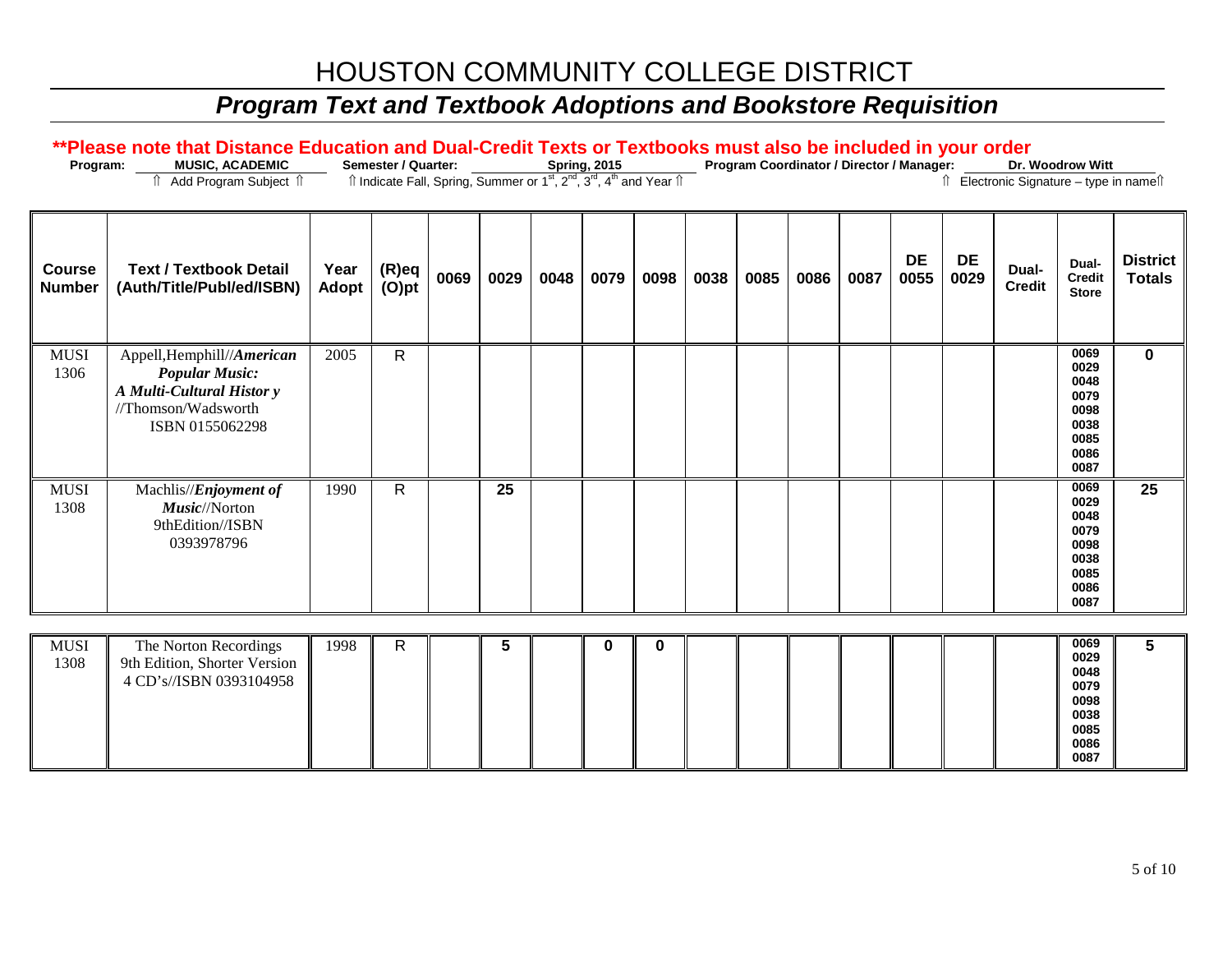| Program:                               | **Please note that Distance Education and Dual-Credit Texts or Textbooks must also be included in your order<br><b>MUSIC, ACADEMIC</b><br>⇑<br>Add Program Subject 1 |                     | Semester / Quarter:<br>fl Indicate Fall, Spring, Summer or 1 <sup>st</sup> , 2 <sup>nd</sup> , 3 <sup>rd</sup> , 4 <sup>th</sup> and Year fl |      |             |      | <b>Spring, 2015</b> |             |      | Program Coordinator / Director / Manager: |      |      |                   |                   | î Electronic Signature - type in nameî | Dr. Woodrow Witt                                                     |                                  |
|----------------------------------------|----------------------------------------------------------------------------------------------------------------------------------------------------------------------|---------------------|----------------------------------------------------------------------------------------------------------------------------------------------|------|-------------|------|---------------------|-------------|------|-------------------------------------------|------|------|-------------------|-------------------|----------------------------------------|----------------------------------------------------------------------|----------------------------------|
| <b>MUSI</b><br>1309                    | Machlis// <i>Enjoyment of</i><br>Music//Norton, Shorter<br>Edition<br>9thEdition//ISBN<br>0393978796                                                                 | <b>MUSI</b><br>1309 | ${\sf R}$                                                                                                                                    |      | $\mathbf 0$ |      | 0                   | $\bf{0}$    |      |                                           |      |      |                   |                   |                                        | 0069<br>0029<br>0048<br>0079<br>0098<br>0038<br>0085<br>0086<br>0087 | $\bf{0}$                         |
| <b>Course</b><br><b>Number</b>         | <b>Text / Textbook Detail</b><br>(Auth/Title/Publ/ed/ISBN)                                                                                                           | Year<br>Adopt       | $(R)$ eq<br>$(O)$ pt                                                                                                                         | 0069 | 0029        | 0048 | 0079                | 0098        | 0038 | 0085                                      | 0086 | 0087 | <b>DE</b><br>0055 | <b>DE</b><br>0029 | Dual-<br><b>Credit</b>                 | Dual-<br><b>Credit</b><br><b>Store</b>                               | <b>District</b><br><b>Totals</b> |
| <b>MUSI</b><br>1309                    | <b>Norton Scores, Study</b><br><b>Anthology - Volume</b><br><b>II</b> //Norton, Forney<br>9th Edition//ISBN<br>0393979466                                            | 2003                | $\mathsf{R}$                                                                                                                                 |      | $\mathbf 0$ |      | $\bf{0}$            | $\mathbf 0$ |      |                                           |      |      |                   |                   |                                        | 0069<br>0029<br>0048<br>0079<br>0098<br>0038<br>0085<br>0086<br>0087 | 0                                |
| <b>MUSI</b><br>1310<br>Jazz<br>History | Mark C. Gridley//Jazz Styles:<br>History and<br>Analysis//Prentice Hall<br>$9th$ Edition<br>ISBN 0131931156                                                          | 2004                | $\mathsf{R}$                                                                                                                                 |      |             |      |                     |             |      |                                           |      |      |                   |                   |                                        | 0029<br>0048<br>0079<br>0098<br>0038<br>0085<br>0086<br>0087         | $\bf{0}$                         |
| <b>Course</b><br><b>Number</b>         | <b>Text / Textbook Detail</b><br>(Auth/Title/Publ/ed/ISBN)                                                                                                           | Year<br>Adopt       | $(R)$ eq<br>$(O)$ pt                                                                                                                         | 0069 | 0029        | 0048 | 0079                | 0098        | 0038 | 0085                                      | 0086 | 0087 | <b>DE</b><br>0055 | <b>DE</b><br>0029 | Dual-<br><b>Credit</b>                 | Dual-<br><b>Credit</b><br><b>Store</b>                               | <b>District</b><br><b>Totals</b> |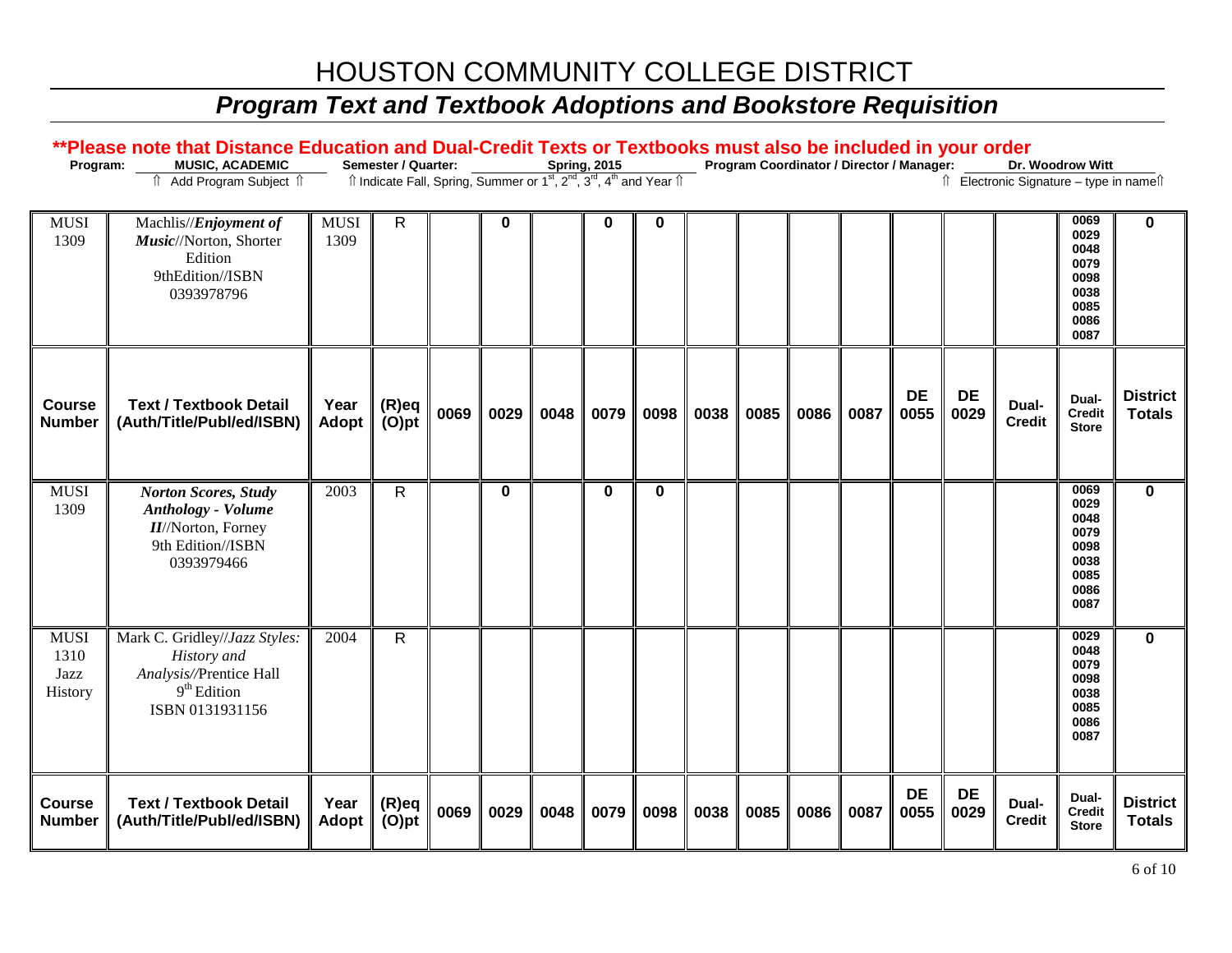| Program:                                                              | **Please note that Distance Education and Dual-Credit Texts or Textbooks must also be included in your order<br><b>MUSIC, ACADEMIC</b>                                                                  |               |                                                                                                                                                     | <b>Spring, 2015</b> |      |      |      | Program Coordinator / Director / Manager: |      |      |      |      | Dr. Woodrow Witt |                   |                                       |                                                                      |                                  |
|-----------------------------------------------------------------------|---------------------------------------------------------------------------------------------------------------------------------------------------------------------------------------------------------|---------------|-----------------------------------------------------------------------------------------------------------------------------------------------------|---------------------|------|------|------|-------------------------------------------|------|------|------|------|------------------|-------------------|---------------------------------------|----------------------------------------------------------------------|----------------------------------|
|                                                                       | Add Program Subject 1                                                                                                                                                                                   |               | $\hat{\parallel}$ Indicate Fall, Spring, Summer or 1 <sup>st</sup> , 2 <sup>nd</sup> , 3 <sup>rd</sup> , 4 <sup>th</sup> and Year $\hat{\parallel}$ |                     |      |      |      |                                           |      |      |      |      |                  |                   | Electronic Signature - type in namell |                                                                      |                                  |
| <b>MUSI</b><br>1310<br>Hist &<br>Lit of<br>Rec<br>Music in<br>America | Larry Star & Christopher<br>Waterman, American<br>Popular Music: From<br>Minstrelsy to MP3<br>ISBN-13: 9780195396300                                                                                    |               | R                                                                                                                                                   |                     |      |      |      |                                           |      | 20   |      |      |                  |                   |                                       | 0069<br>0029<br>0048<br>0079<br>0098<br>0038<br>0085<br>0086<br>0087 | 20                               |
| <b>Course</b><br><b>Number</b>                                        | <b>Text / Textbook Detail</b><br>(Auth/Title/Publ/ed/ISBN)                                                                                                                                              | Year<br>Adopt | $(R)$ eq<br>$(O)$ pt                                                                                                                                | 0069                | 0029 | 0048 | 0079 | 0098                                      | 0038 | 0085 | 0086 | 0087 | DE<br>0055       | <b>DE</b><br>0029 | Dual-<br><b>Credit</b>                | Dual-<br><b>Credit</b><br><b>Store</b>                               | <b>District</b><br><b>Totals</b> |
| <b>MUSI</b><br>1310<br>Hist &<br>Lit of<br>Rec<br>Music in<br>America | Campbell//Popular Music in<br>America: And the Beat Goes<br><b>On</b><br>Popular Music with 3 CD<br>package<br>2nd Edition//ISBN<br>9780495058809                                                       | 2000          | $\mathsf{R}$                                                                                                                                        |                     |      |      |      |                                           |      |      |      |      |                  | 35                |                                       | 0069<br>0029<br>0048<br>0079<br>0098<br>0038<br>0085<br>0086<br>0087 | 35                               |
| ${\rm MUSI}$<br>1310<br>History<br>of Rock<br>& Roll                  | Megill, Donald D. and David<br>W.//History of Rock and Roll<br><i>Online,</i> $2^{nd}$ <i>Ed.</i> //Includes 2<br>CDs, Coastal Learning<br>Systems, Kendall Hunt Pub.<br>ISBN-978-0-7575-<br>$7400 - 9$ | 2011          | $\mathsf{R}$                                                                                                                                        |                     |      |      |      |                                           |      |      |      |      |                  | 35                |                                       | 0069<br>0029<br>0048<br>0079<br>0098<br>0038<br>0085<br>0086<br>0087 | 35                               |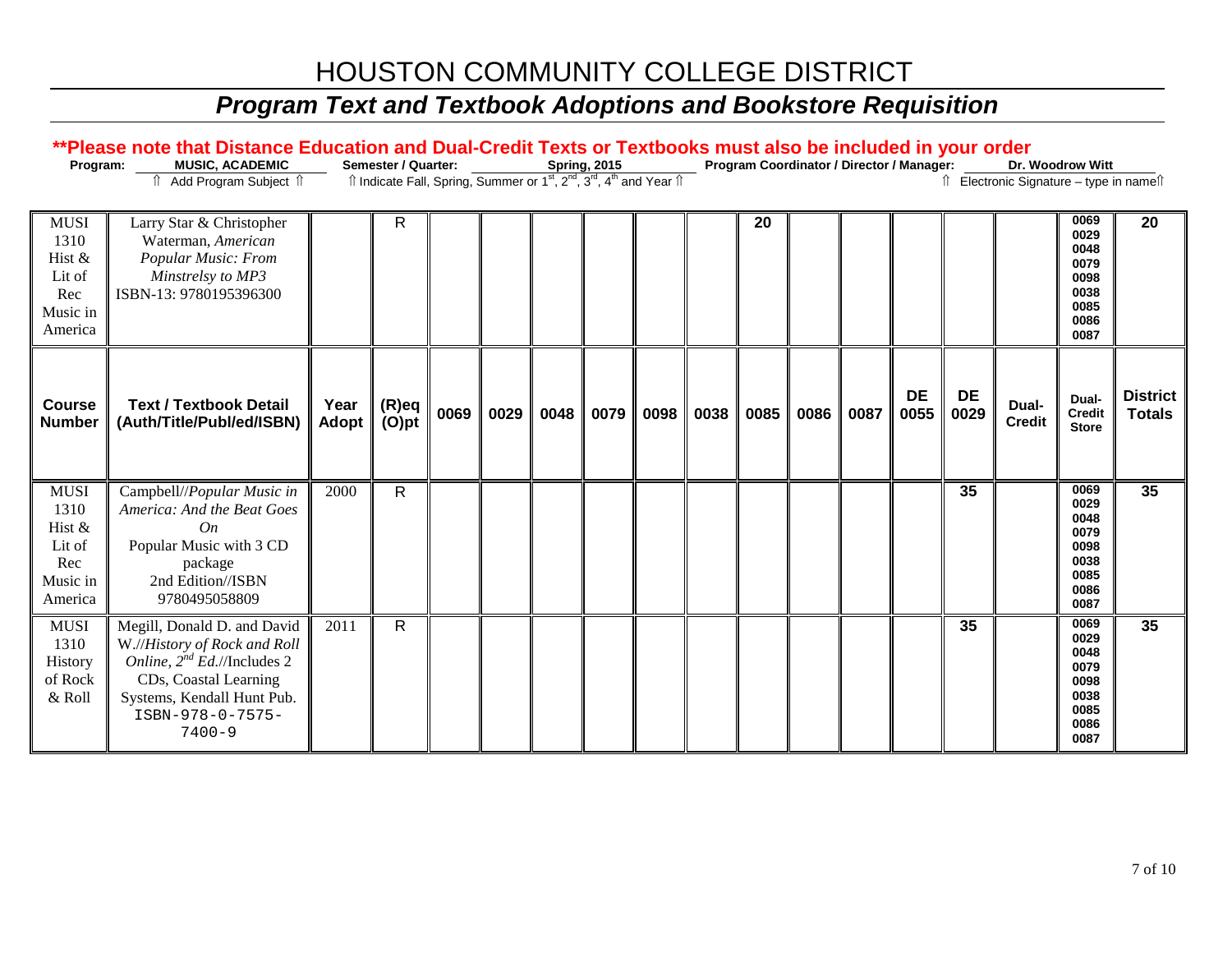| Program:                                   | **Please note that Distance Education and Dual-Credit Texts or Textbooks must also be included in your order<br>MUSIC, ACADEMIC<br>↑ Add Program Subject ↑ |               | Semester / Quarter:<br>Îl Indicate Fall, Spring, Summer or 1 <sup>st</sup> , 2 <sup>nd</sup> , 3 <sup>rd</sup> , 4 <sup>th</sup> and Year Îl |      |             |      | <b>Spring, 2015</b> |             |      |      | Program Coordinator / Director / Manager: |      |                   |                   | ↑ Electronic Signature - type in name <sup>1</sup> | Dr. Woodrow Witt                                                     |                                  |
|--------------------------------------------|------------------------------------------------------------------------------------------------------------------------------------------------------------|---------------|----------------------------------------------------------------------------------------------------------------------------------------------|------|-------------|------|---------------------|-------------|------|------|-------------------------------------------|------|-------------------|-------------------|----------------------------------------------------|----------------------------------------------------------------------|----------------------------------|
| <b>MUSI</b><br>2181                        | Lancaster//Alfred's Group<br>Piano, Book 2// Alfred<br>ISBN 0882847007                                                                                     | 1999          | $\mathsf{R}$                                                                                                                                 |      | 15          |      | 0                   | $\mathbf 0$ |      |      |                                           |      |                   |                   |                                                    | 0069<br>0029<br>0048<br>0079<br>0098<br>0038<br>0085<br>0086<br>0087 | 15                               |
| <b>Course</b><br><b>Number</b>             | <b>Text / Textbook Detail</b><br>(Auth/Title/Publ/ed/ISBN)                                                                                                 | Year<br>Adopt | $(R)$ eq<br>$(O)$ pt                                                                                                                         | 0069 | 0029        | 0048 | 0079                | 0098        | 0038 | 0085 | 0086                                      | 0087 | <b>DE</b><br>0055 | <b>DE</b><br>0029 | Dual-<br><b>Credit</b>                             | Dual-<br><b>Credit</b><br><b>Store</b>                               | <b>District</b><br><b>Totals</b> |
| <b>MUSI</b><br>2182                        | Lancaster// Alfred's Group<br>Piano, Book 2// Alfred<br>ISBN 0882847007                                                                                    | 1999          | $\overline{R}$                                                                                                                               |      | $\mathbf 0$ |      | 0                   | $\mathbf 0$ |      |      |                                           |      |                   |                   |                                                    | 0069<br>0029<br>0048<br>0079<br>0098<br>0038<br>0085<br>0086<br>0087 | $\mathbf 0$                      |
| <b>MUSI</b><br>2181<br><b>MUSI</b><br>2182 | Frackenpohl/Harmonization<br>at the Piano $6^{th}$<br>Edition/McGraw-Hill<br>Companies Inc.<br>ISBN: 0697043932                                            | 2005          | R                                                                                                                                            |      |             |      | 10                  |             |      |      |                                           |      |                   |                   |                                                    |                                                                      | 10                               |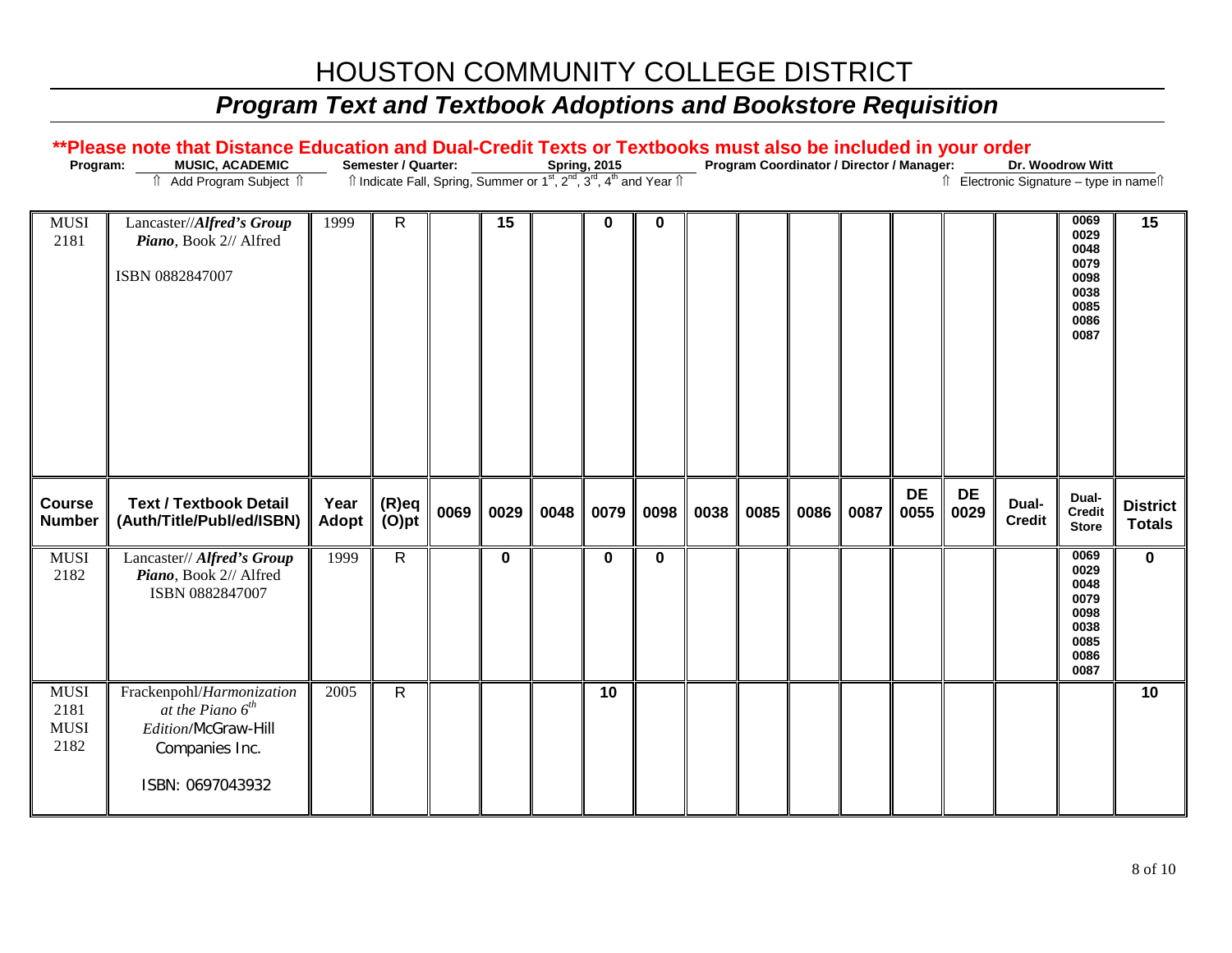| Program:                                   | **Please note that Distance Education and Dual-Credit Texts or Textbooks must also be included in your order<br>MUSIC, ACADEMIC               |                      | Semester / Quarter:                                                                                                   |      |             |      | <b>Spring, 2015</b> |             |      |      |      |      | Program Coordinator / Director / Manager: |                   |                                        | Dr. Woodrow Witt                                                     |                                 |
|--------------------------------------------|-----------------------------------------------------------------------------------------------------------------------------------------------|----------------------|-----------------------------------------------------------------------------------------------------------------------|------|-------------|------|---------------------|-------------|------|------|------|------|-------------------------------------------|-------------------|----------------------------------------|----------------------------------------------------------------------|---------------------------------|
|                                            | î Add Program Subject î                                                                                                                       |                      | Îl Indicate Fall, Spring, Summer or 1 <sup>st</sup> , 2 <sup>nd</sup> , 3 <sup>rd</sup> , 4 <sup>th</sup> and Year Îl |      |             |      |                     |             |      |      |      |      |                                           |                   | î Electronic Signature – type in nameî |                                                                      |                                 |
| <b>MUSI</b><br>2211                        | Benward//Music in Theory<br>& Practice-Volume II//Wm.<br><b>Brown</b><br>ISBN 9780072950694<br>$(7th$ edition with CD's)                      | 1999                 | $\mathsf{R}$                                                                                                          |      | $\bf{0}$    |      | 0                   | 0           |      |      |      |      |                                           |                   |                                        | 0069<br>0029<br>0048<br>0079<br>0098<br>0038<br>0085<br>0086<br>0087 | $\bf{0}$                        |
| <b>MUSI</b><br>2211                        | Benward//Music in Theory<br>& Practice-Volume II<br>Workbook//Wm. Brown<br>ISBN 9780072845358                                                 | <b>MUSI</b><br>2211  | $\overline{R}$                                                                                                        |      | $\mathbf 0$ |      | $\bf{0}$            | $\mathbf 0$ |      |      |      |      |                                           |                   |                                        | 0069<br>0029<br>0048<br>0079<br>0098<br>0038<br>0085<br>0086<br>0087 | $\Omega$                        |
| <b>Course</b><br><b>Number</b>             | <b>Text / Textbook Detail</b><br>(Auth/Title/Publ/ed/ISBN)                                                                                    | Year<br><b>Adopt</b> | $(R)$ eq<br>$(O)$ pt                                                                                                  | 0069 | 0029        | 0048 | 0079                | 0098        | 0038 | 0085 | 0086 | 0087 | <b>DE</b><br>0055                         | <b>DE</b><br>0029 | Dual-<br><b>Credit</b>                 | Dual-<br><b>Credit</b><br><b>Store</b>                               | <b>District</b><br><b>Total</b> |
| <b>MUSI</b><br>2211<br><b>MUSI</b><br>2212 | Kostka/Payne/Tonal Harmony:<br>With An Introduction To<br>Twentieth-Century Music, 5 <sup>th</sup><br>Edition/Mcgraw-Hill<br>ISBN: 0072852607 |                      |                                                                                                                       |      | 10          |      | 10                  |             |      |      |      |      |                                           |                   |                                        |                                                                      | 20                              |
| <b>MUSI</b><br>2212                        | Benward//Music in Theory<br>& Practice-Volume II<br>Workbook//Wm. Brown<br>ISBN 9780072845358                                                 | 1999                 | $\mathsf{R}$                                                                                                          |      | $\mathbf 0$ |      | $\bf{0}$            | $\bf{0}$    |      |      |      |      |                                           |                   |                                        | 0069<br>0029<br>0048<br>0079<br>0098<br>0038<br>0085<br>0086<br>0087 | $\mathbf 0$                     |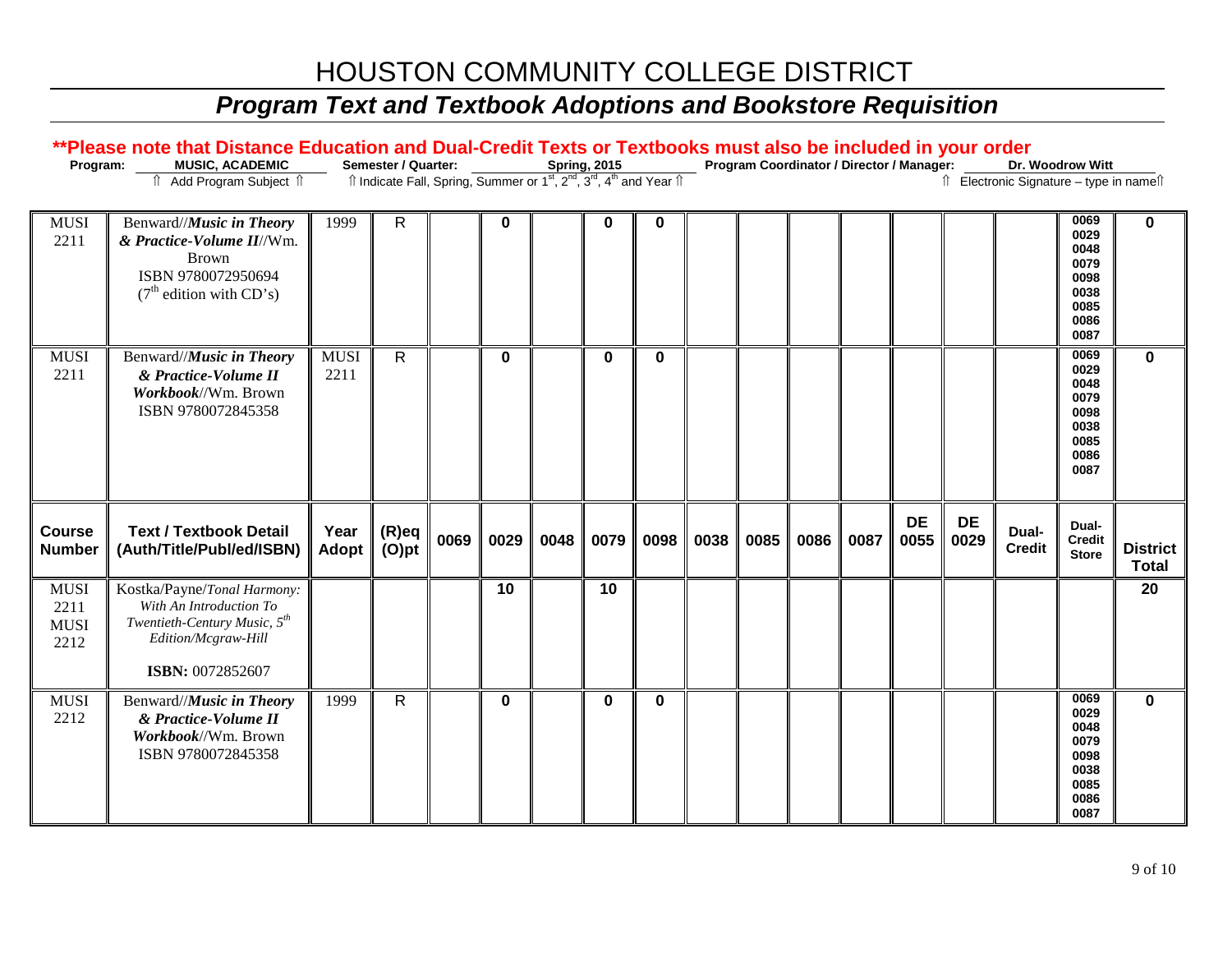| Program:                       | **Please note that Distance Education and Dual-Credit Texts or Textbooks must also be included in your order<br>MUSIC, ACADEMIC                                     |               | Semester / Quarter:                                                                                                   |      |             |      | <b>Spring, 2015</b> |             |      |      |      | Program Coordinator / Director / Manager: |                   |                   |                                        | Dr. Woodrow Witt                                                     |                                 |
|--------------------------------|---------------------------------------------------------------------------------------------------------------------------------------------------------------------|---------------|-----------------------------------------------------------------------------------------------------------------------|------|-------------|------|---------------------|-------------|------|------|------|-------------------------------------------|-------------------|-------------------|----------------------------------------|----------------------------------------------------------------------|---------------------------------|
|                                | Add Program Subject 1                                                                                                                                               |               | Îl Indicate Fall, Spring, Summer or 1 <sup>st</sup> , 2 <sup>nd</sup> , 3 <sup>rd</sup> , 4 <sup>th</sup> and Year Îl |      |             |      |                     |             |      |      |      |                                           |                   |                   | î Electronic Signature - type in nameî |                                                                      |                                 |
| <b>MUSI</b><br>2216            | Benward//Eartraining: A<br><b>Technique for</b><br>Listening//Wm. Brown<br>ISBN 0697333116<br>(with CD's)                                                           | 1999          | R                                                                                                                     |      | 0           |      | 12                  | 0           |      |      |      |                                           |                   |                   |                                        | 0069<br>0029<br>0048<br>0079<br>0098<br>0038<br>0085<br>0086<br>0087 | 12                              |
| <b>MUSI</b><br>2216            | Horvit/Koozin/Nelson//Mus<br>ic for Ear Training, Second<br>$Ed$ //<br>Schirmer/Cengage Pub.<br>ISBN-10: 0534627668  <br>ISBN-13: 978-<br>0534627669   Edition: 2nd |               |                                                                                                                       |      | 12          |      |                     |             |      |      |      |                                           |                   |                   |                                        |                                                                      | 12                              |
| <b>MUSI</b><br>2217            | Benward//Eartraining: A<br><b>Technique for</b><br>Listening//Wm. Brown<br>$7th$ Edition with CD's<br>ISBN 9780073015958                                            | 1999          | $\mathsf{R}$                                                                                                          |      | $\mathbf 0$ |      | 0                   | $\mathbf 0$ |      |      |      |                                           |                   |                   |                                        | 0069<br>0029<br>0048<br>0079<br>0098<br>0038<br>0085<br>0086<br>0087 | $\bf{0}$                        |
| <b>Course</b><br><b>Number</b> | <b>Text / Textbook Detail</b><br>(Auth/Title/Publ/ed/ISBN)                                                                                                          | Year<br>Adopt | $(R)$ eq<br>$(O)$ pt                                                                                                  | 0069 | 0029        | 0048 | 0079                | 0098        | 0038 | 0085 | 0086 | 0087                                      | <b>DE</b><br>0055 | <b>DE</b><br>0029 | Dual-<br><b>Credit</b>                 | Dual-<br><b>Credit</b><br><b>Store</b>                               | <b>District</b><br><b>Total</b> |